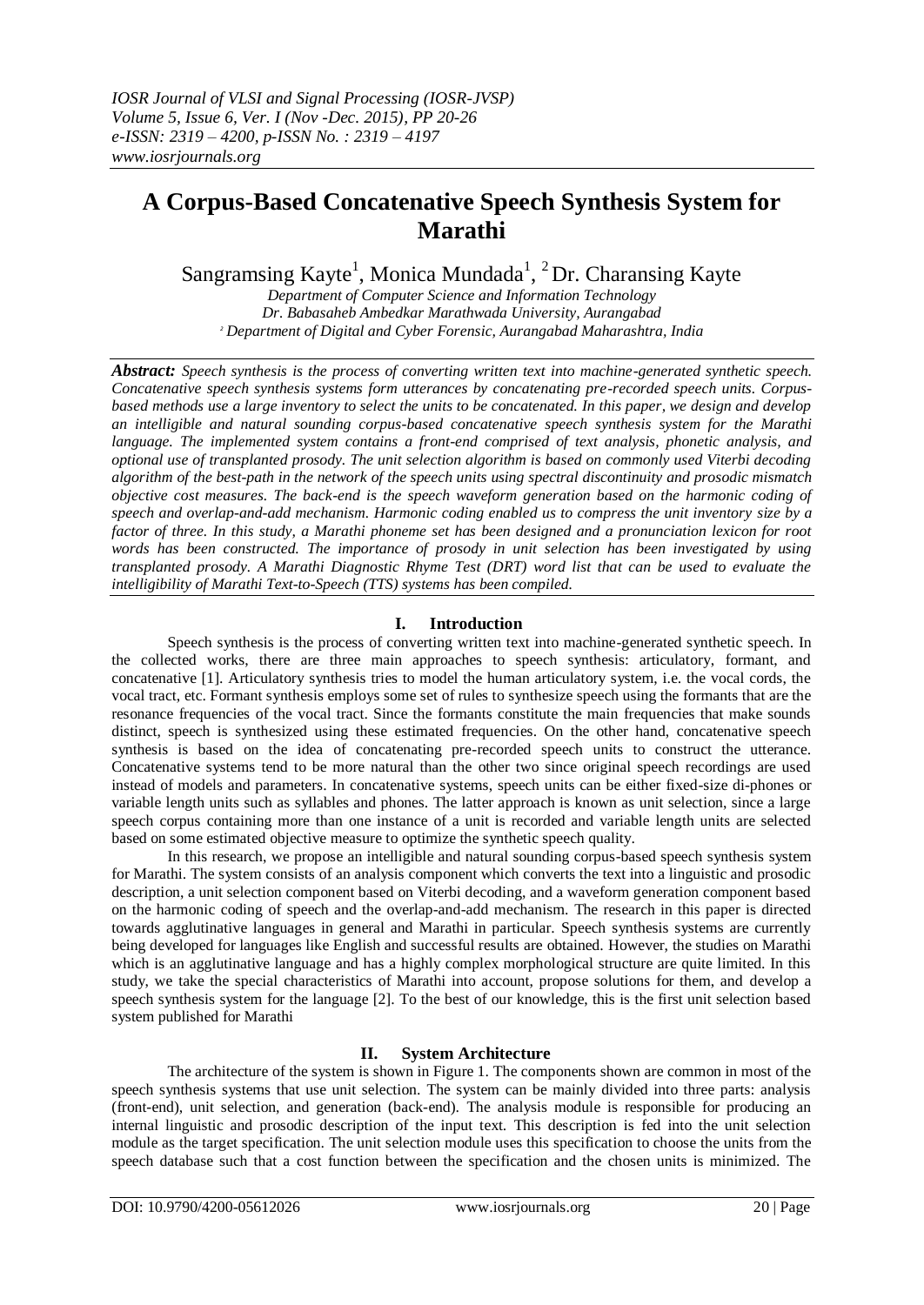waveforms for the selected units are then concatenated in the generation module, where the smoothing of concatenation points is also handled [1].

## **1.1. Text corpus**

The fragments that form the text corpus have been collected from online Marathi text materials. These text fragments have been preprocessed and divided into phrases by making use of the punctuation marks. They have been checked manually and only the phrases that were complete and well-formed have been included while the rest have been discarded. Then a Greedy algorithm has been employed which aims to choose the phrases according to their phonetic context. The algorithm assigns a score to each phrase, calculated as the total frequency of the tri-phone contexts found in the phrase normalized by the number of the tri-phones [3]. Then the phrase having the greatest score is selected. The algorithm updates the frequencies of the tri-phones in the selected phrase to zero and runs on the remaining phrases. The algorithm produced 3000 phrases.



Figure 1. Corpus-based concatenative Marathi speech synthesis system architecture [1].

## **1.2. Speech corpus**

The speech corpus used by the algorithms developed in this research contains about 20 hours of speech recorded by a professional male speaker covering the 3000 Marathi phrases in the text corpus. The speech corpus has been phonetically aligned by a speech recognition engine and then the phone boundaries have been corrected manually. The corpus has been divided into two sets: training set and test set. The test set contains 1000 phrases used for the purpose of evaluating the synthesis quality. From the remaining recordings (training set), two speech unit inventories of different sizes have been constructed. One contains all the recordings in the training set (about 18 hours of speech) and the other contains 5000 phrases (about 2 hours of speech) extracted as explained above [2][3].

## **III. Forming Linguistic and Prosodic Description**

In a language, phonemes are the smallest units of sound that distinguish one word from another [2]. Marathi alphabet contains 56 letters classified as 15 vowels and 41 consonants.

#### **1.3. Marathi pronunciation lexicon**

A Marathi lexicon has been built containing about 3500 root words and their pronunciations. The lexicon is used to determine the pronunciations of the words and to expand the abbreviations and acronyms. The small size of the lexicon is because of the relatively simple pronunciation schema of Marathi compared to English. Marathi is a phonetic language in the sense that a simple grapheme-to-phoneme conversion (i.e. one-to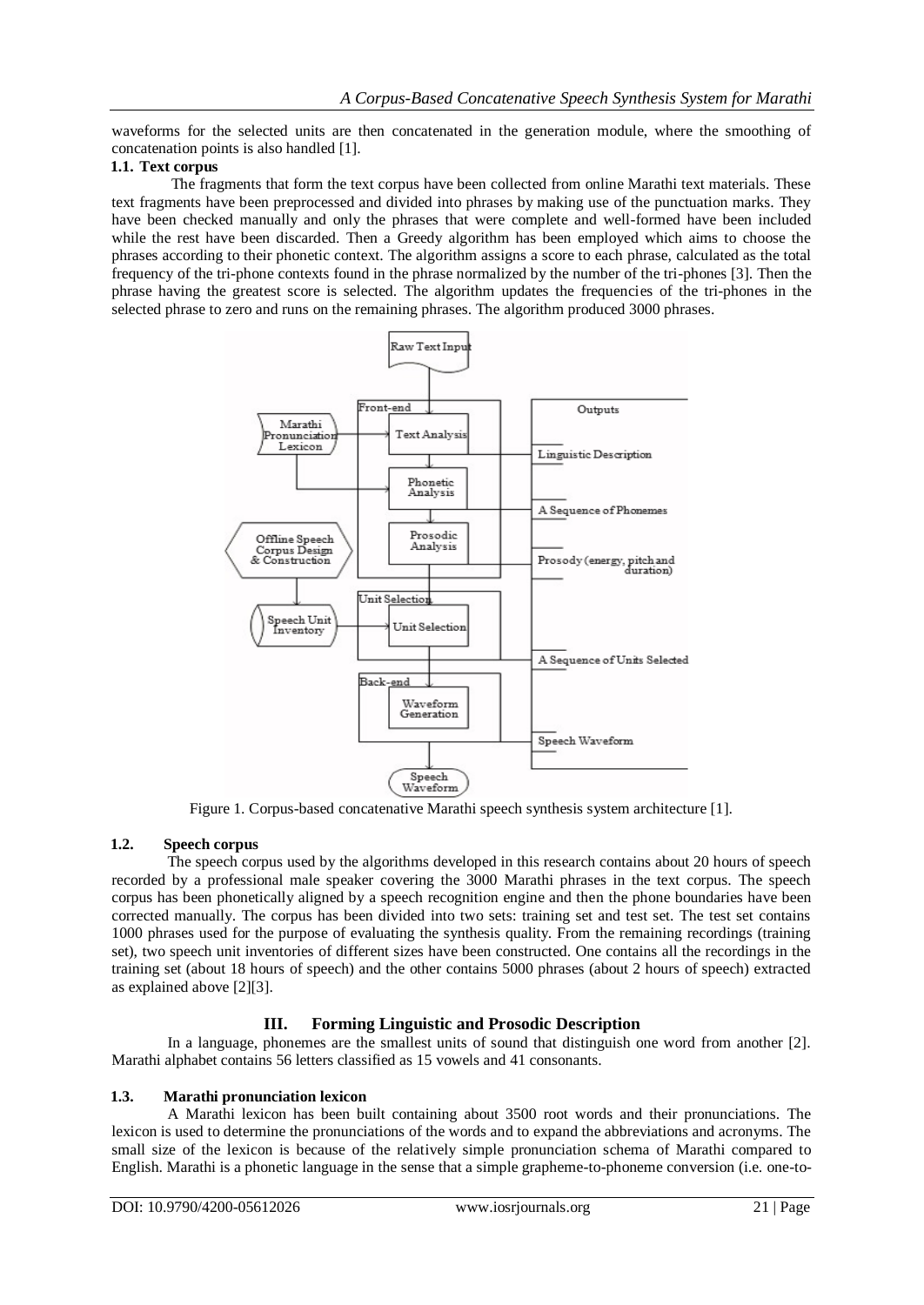one mapping of letters to phonemes) is possible for most of the words due to the close relationship between orthography and phonology. Most of the words in the lexicon are those for which such a direct mapping cannot yield the correct pronunciation due to vowel lengthening.

#### **1.4. Text-to-phoneme conversion**

The input text is first parsed into sentences and words by making use of space characters and punctuation marks. It is then stored in an internal data structure which is a linked list of sentence nodes, each of which is a linked list of word nodes. The sentence node structure was designed to hold sentence level information such as sentence type and the word node structure was designed to hold word level information such as POS tagging and word accent. At this stage, text normalization was also performed. The no orthographic symbols are converted into orthographic ones in the sense that abbreviations and acronyms are expanded into full forms and digit sequences are converted into written forms. The characters that cannot be represented in speech are discarded. The punctuation marks are preserved [2].

|    | Table 1. Marathi vowels phoneme set [2]. |     |                                                                                                                                             |    |  |    |    |    |                                                        |              |     |    |         |  |
|----|------------------------------------------|-----|---------------------------------------------------------------------------------------------------------------------------------------------|----|--|----|----|----|--------------------------------------------------------|--------------|-----|----|---------|--|
|    |                                          |     | अ आइई उऊऋए ऐ ओ औं अं अः अँ औं                                                                                                               |    |  |    |    |    |                                                        |              |     |    |         |  |
| a  | ā                                        |     | i īu ūŗe ai                                                                                                                                 |    |  |    |    |    |                                                        | $\mathbf{O}$ | au  | ań | ah      |  |
|    | $[\circ] [\circ]$                        | [i] |                                                                                                                                             |    |  |    |    |    | $[i] [u] [u] [ru] [e] [ai] [o] [au] [an] [ah] [x] [o]$ |              |     |    |         |  |
|    |                                          |     | प पा पि पी पु पू पृ पे पै पो पौ पं पः                                                                                                       |    |  |    |    |    |                                                        |              |     |    |         |  |
| pa | рā                                       | pi  | pī                                                                                                                                          | pu |  | pū | pr | pe | pai                                                    | <b>po</b>    | pau |    | pan pah |  |
|    | क                                        |     | ka [kə] $\overline{\mathbb{Q}}$ kha [kʰə] $\overline{\mathbb{U}}$ ga [gə] $\overline{\mathbb{Q}}$ gha [gʰə] $\overline{\mathbb{G}}$ na [ŋə] |    |  |    |    |    | Table 2. Marathi consonants phoneme set [2].           |              |     |    |         |  |
|    | च                                        |     | ca [tsə/tʃə] $\overline{3}$ cha [tsʰə] $\overline{3}$ ja [tjə/zə] $\overline{3}$ ] jha [tjʰə/zʰə] $\overline{3}$ ] ña [nə]                  |    |  |    |    |    |                                                        |              |     |    |         |  |
|    | ट                                        |     | ta [tə] $\overline{O}$ tha [the] $\overline{S}$ da [də] $\overline{G}$ dha [dhe] $\overline{O}$ na [ne]                                     |    |  |    |    |    |                                                        |              |     |    |         |  |
|    | त                                        |     | ta [t̪ə] $\mathfrak{A}$ tha [t̪ʰə] $\vec{\mathsf{G}}$ da [d̪ə] $\vec{\mathsf{V}}$ dha [d̪ʰə] $\vec{\mathsf{H}}$ na [t̪ə]                    |    |  |    |    |    |                                                        |              |     |    |         |  |
|    | प                                        |     | pa [pə] $\mathbf{F}$ , pha [phə/fə] $\overline{q}$ ba [bə] $\overline{H}$ bha [bhə] $\overline{H}$ ma [mə]                                  |    |  |    |    |    |                                                        |              |     |    |         |  |
|    | य                                        | ya  | [jə] $\overline{\mathbf{V}}$ ra [rə] $\overline{\mathbf{V}}$ ra [rə] $\overline{\mathbf{V}}$ la [lə] $\overline{\mathbf{V}}$ la [və/wə]     |    |  |    |    |    |                                                        |              |     |    |         |  |
|    | হা                                       | śa  | $[5e]$ $\overline{H}$ $[5e]$ $\overline{H}$ $[5e]$                                                                                          |    |  |    |    |    |                                                        |              |     |    |         |  |
|    | ह                                        |     | ha [fiə] $\overline{\infty}$ la [lə] $\mathcal{G}$ kṣa [kʃə] $\overline{\infty}$ jña [jjnə] $\mathcal{Y}$ śra [ʃrə]                         |    |  |    |    |    |                                                        |              |     |    |         |  |

Marathi phoneme inventory consists of 41 consonants including two glides and 15 vowels (including 13 nasal vowels). But the occurrence of Marathi phoneme // is very rear hence this phoneme is not considered during the training and testing. So altogether 56 phonemes, including one silence are used for training as given in Table 1-2 along with their manner and place of articulation. All the diphthongs are marked as vowel-vowel combination [5].

### **1.5. Prosodic analysis**

Although the system was designed to use a prosodic analysis component, currently it does not include such a component. Prosody module can provide pitch, duration, and energy information which can be used in the unit selection process to synthesize the text. We plan to add pitch contour synthesis and duration modeling in future research. However, to evaluate the effect of using prosodic analysis, we tailored the system in such a way that it can optionally use transplanted prosody from the original speech utterances. Transplanted prosody means that the duration and intonation values from recorded speech are used in the unit selection process [6]. This approach was used in the experiments to see the effect of real prosody on the output speech quality.

#### **IV. Unit Selection Using Viterbi Algorithm**

The output of the analysis module is a sequence of phonemes corresponding to the input text, each having energy, pitch, and duration values. We refer to this sequence as the target sequence. The phones are used as the basic units in this research. The speech corpus had already been processed to build a unit inventory storing the phonemes with the same prosodic features (energy, pitch, duration) and the context information. Since we use a large speech database, there is more than one instance for each phoneme, each possibly having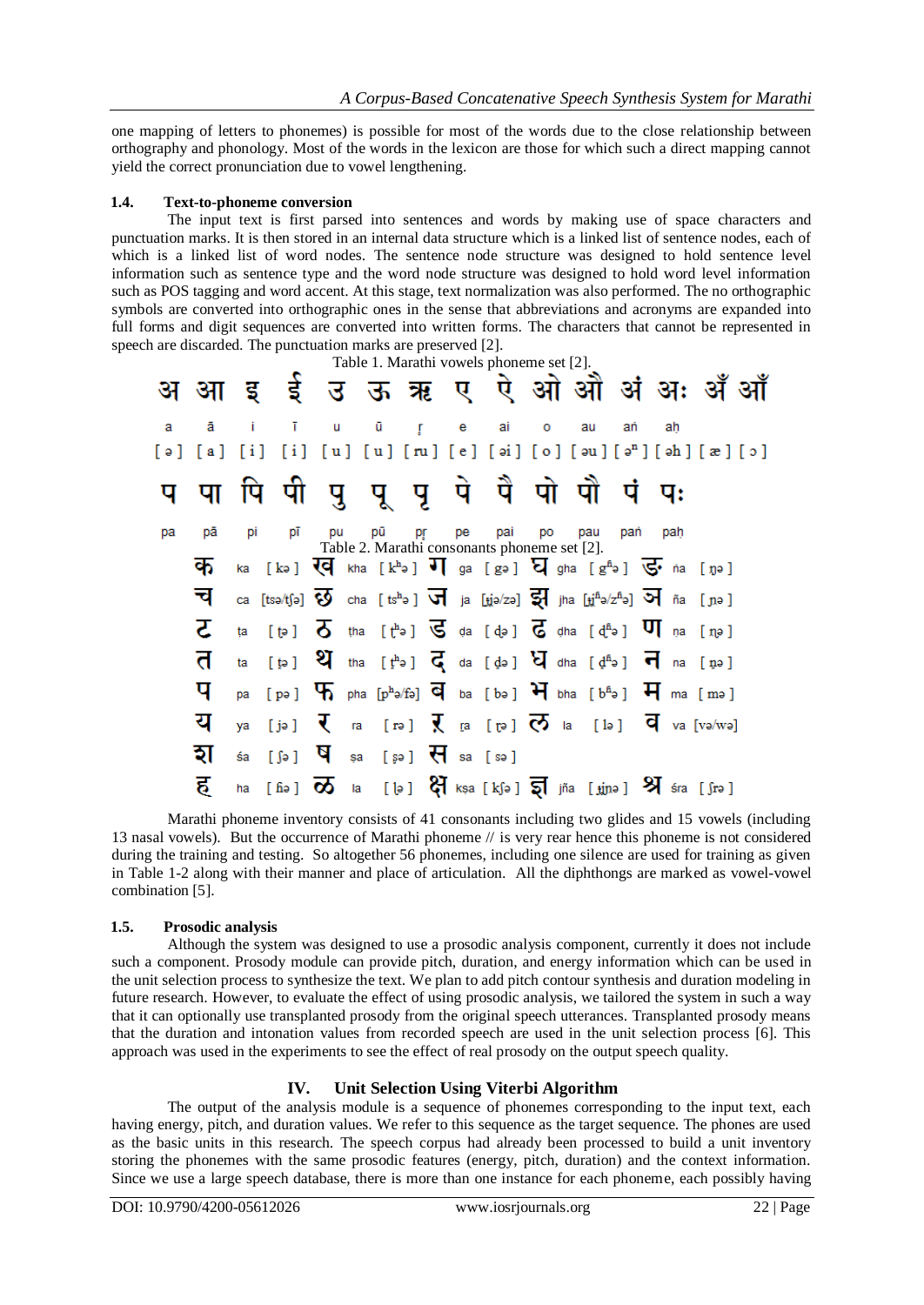different phonetic context, and prosodic and acoustic realizations. Therefore, for each phoneme in the target sequence, there exist a large number of choices from the unit inventory. In concatenative speech synthesis, choosing the right units is very important for the quality of the synthesized voice. An appropriate selection of units may also allow to get rid of prosodic modifications of the selected units, which generally degrade the output speech quality. The unit selection module tries to choose the optimal set of units from the unit inventory that best match the target sequence.

#### **1.6. Determining the optimal unit sequence**

We implemented a Viterbi decoding algorithm to find the optimal unit sequence in the network of the nodes. A state transition network formed of the units in the speech inventory is shown in Figure 2, where the thick arrows indicate the connections between the selected units. The Viterbi algorithm tries to find the optimal path through the network [1, 9]. Since the number of units in unit inventory is very large, we employed some pruning methods to limit the number of units considered. By making use of a window size of three, for a target unit, we select only those units whose left and right three units are identical to those of the target unit. If there exist no such units, the search is repeated with a window size of two and finally with a window size of one.



Figure 2. Unit Selection Using Viterbi Algorithm

#### **V. Unit Concatenation and Waveform Generation**

The unit selection module outputs a sequence of units from the speech inventory to be used for the generation of waveform for the input text. The waveform generation module concatenates the speech waveforms of the selected units. We used a speech representation and waveform generation method based on harmonic sinusoidal coding of speech [7, 8]. Analysis-by-synthesis technique was used for sinusoidal modeling.

The sinusoidal coding encodes the signal with a sum of sinusoids whose frequency, amplitude, and phase are adequate to describe each sinusoid. The harmonic coding is a special case of the sinusoidal coding where the frequencies of the sinusoids are constrained to be multiples of the fundamental frequency. The harmonic coding takes the advantage of the periodic structure of the speech and is very effective in coding voiced and unvoiced signals.

The harmonic coding is a parametric coding method. Unlike waveform coders which try to construct the original waveform, parametric coders (vocoders) try to encode the speech into a parametric representation that captures its perceptually important characteristics. Harmonic coders represent the speech signal using the magnitudes and phases of its spectrum at multiples of the fundamental frequency. Low bit rate harmonic coders even use the synthetic phase rather than original phase to lower the bit rate. However, a high quality speech synthesis requires that the speech representation should be transparent to the listener. Therefore, we used the original phase in the harmonic coding of speech. The coded speech quality heavily depends on the correct parameter estimation. For robust parameter estimation, we used an analysis-by-synthesis methodology.

A perfectly periodic signal can be represented as a sum of sinusoids:

$$
x[n]=X\ A_k\cos(nk\omega_0+\phi_k),\\ k{=}0
$$

where T<sub>0</sub> is the fundamental frequency of the signal, $\omega_0 = 2\pi/T_0$ ,  $\varphi_k$  is the phase of the kth harmonics, and  $A_k$  is the amplitude of the kth harmonics. For the quasiperiodic speech signals, the same equation can be used to approximate the signal. This approximation can even be used to model the unvoiced sounds. In this case, the fundamental frequency is set to 100 Hz. The error in representing the speech by a harmonic model is estimated as: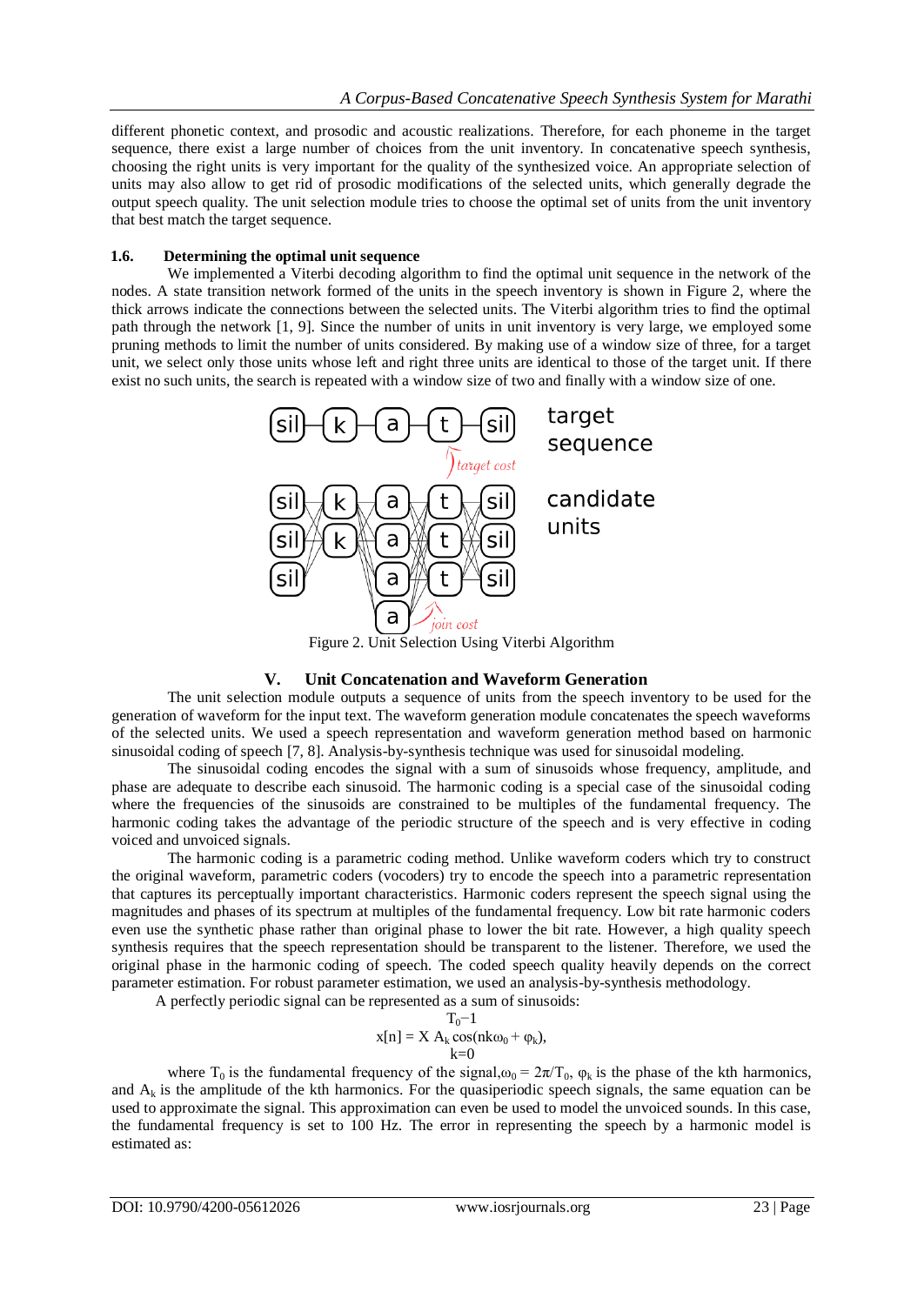$$
\varepsilon = \sum_{k=-T_0}^{T_0} \omega^2[k] \left( x[k] - \tilde{x}[k] \right)^2
$$

Where  $\omega$  is a Hamming window, x is the real speech signal and  $x^2$  is the harmonic model for the speech signal. For parameter estimation of the harmonic coding, we use this function for error minimization criterion. Finding model parameters is a least squares problem. The values for  $A_k$  and  $\varphi_k$  that minimize the error are calculated by solving the linear set of equations obtained by differentiating the error function. The derivation of the linear equations is given in [8]. We used QR factorization method for solving the set of linear equations to obtain the model parameters.

The correct pitch period estimation is an important part of harmonic coding. The algorithm that we used for pitch estimation is based on the normalized autocorrelation method. The normalized autocorrelation is calculated as:

$$
R_n(k) = \frac{\sum_{n=0}^{N-1} x[n]x[n+k]}{\sqrt{\sum_{n=0}^{N-1} x^2[n] \sum_{n=0}^{N-1} x^2[n+k]}}.
$$

The search for the pitch was constrained to a region between 50Hz and 500Hz. We also performed some post-processing to smooth the pitch track, since the normalized autocorrelation method is error-prone. The smoothing process takes into consideration the factor that the pitch does not change drastically from frame to frame. We applied median smoothing that keeps a history of the pitch values, sorts it, and takes the one in the middle.

The model parameters are calculated in a pitch-synchronous manner using overlapping windows of two pitch periods. The scalar quantization of model parameters is performed. The unit speech inventory was compressed about three times using quantized model parameters.

The waveform generation using the model parameters for speech waveforms of units is done by taking the inverse FFT of the parameters and then overlap-and-add mechanism is used for smooth concatenation of the units.

#### **VI. Experiments and Results**

To evaluate the quality of the synthetic voice produced by the developed system, we carried out formal listening tests. The tests were of two type. The first one requires the listeners to rank the voice quality using a Mean Opinion Score (MOS) like scoring. The other test is a diagnostic rhyme test.

MOS tests are commonly used for both evaluating the effectiveness of speech coding algorithms and assessing the quality of synthesized speech. The MOS scores for speech synthesis are generally given in three categories: intelligibility, naturalness, and pleasantness.

The MOS test was carried out by synthesizing a set of 50 sentences that were selected from the speech corpus randomly and did not participate in the training set. The reason of choosing the sentences for which we have also available the original speech waveforms is that the original recordings are also used in the tests to ensure the reliability of the test results. 10 subjects (2 females) were used and they listened the sentences using headphones. The sentences were at 16 kHz and 16 bits. The subjects were instructed to rate the sentences on a scale of 1-5 where 1 is very poor and 5 is excellent. Some speech samples of speech coders having different MOS scores were presented to the subjects to ensure consistency in evaluating the speech quality. The subjects were also familiarized with the speech synthesis by listening some example utterances of varying quality.

We built five different systems and evaluated their quality. The first system uses the original recordings from the test speech corpus that were coded by our harmonic coder and reconstructed. The second system uses the unit selection synthesizer with a speech unit inventory containing about 19 hours of speech recording. The third system uses a speech inventory containing about 3 hours of recording. The latter two systems do not use prosody information and no prosody targets are specified for the target units in unit selection. The last two systems are the same as the previous two, except that the original prosody from the original recordings is used in the unit selection process [6].

Each of the 50 test sentences were synthesized by each of the five systems. Then five test sets were constructed in the following way: 10 sentences from each system were gathered to form a test set. Each set contained all of the 50 test sentences, i.e. repeating of the same sentence from different systems was not allowed. The subjects were also divided into five groups with two subjects in each. Then each test set was listened by a different group. The subjects gave ratings in terms of intelligibility, naturalness, and pleasantness to each sentence. The average MOS scores are shown in descending success rates in Table 2. Figures 3 and 4 show the scores for each system and category. The differences in system ratings were found to be significant using ANOVA analysis. The analysis yielded an F-value of about 21 whereas the critical F-values are about 3.3 and 5.0 for P=0.01 and P=0.001, respectively.

It is quite interesting that while system C is better than system E both of which use 3 hours of speech, this is not the case for systems D and B which use 19 hours of speech. In other words, for 3 hours of speech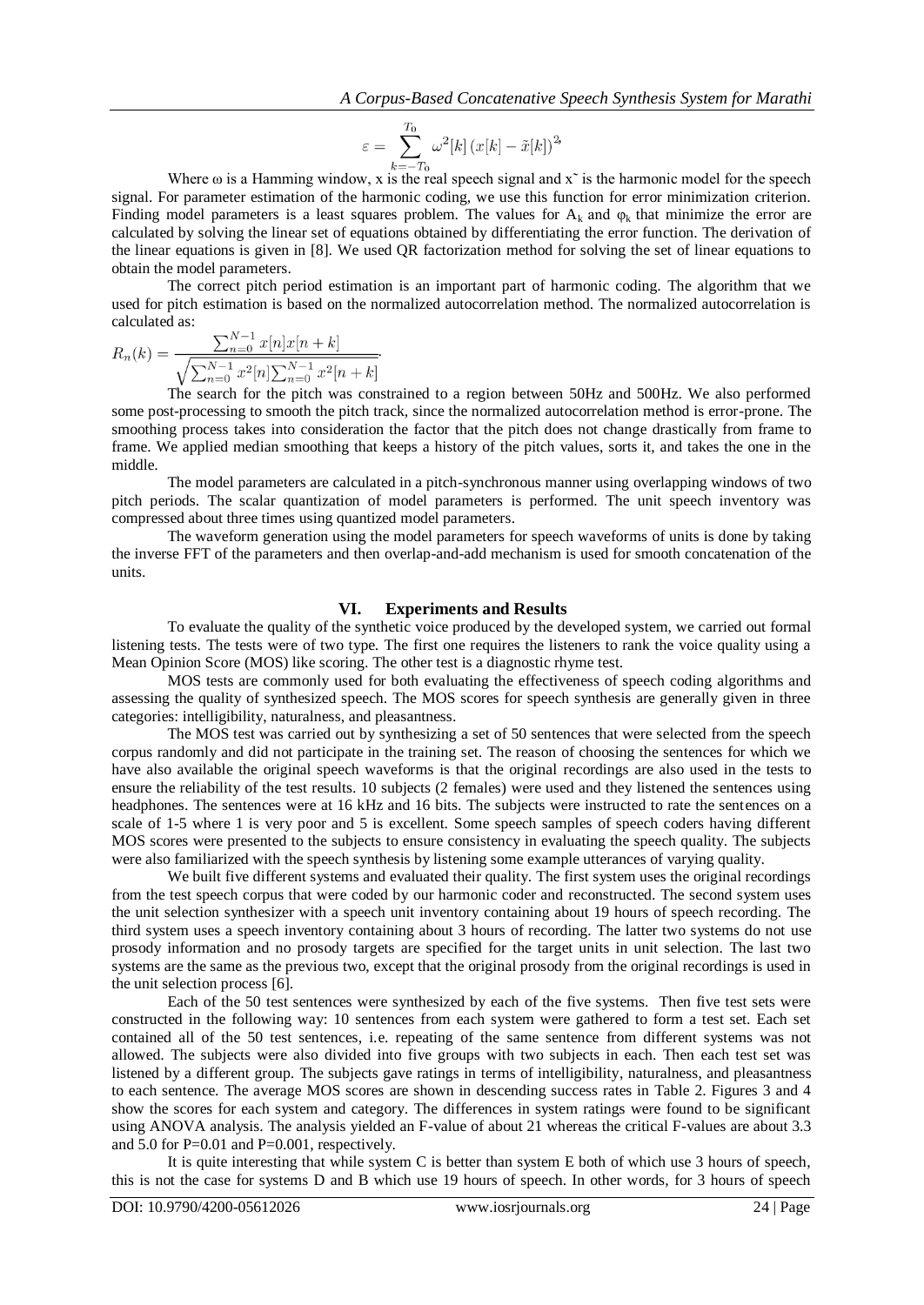corpus, using original prosody improves the naturalness of generated speech, whereas for 19 hours of speech corpus, it degrades the generated speech quality. It can be argued that for systems that use relatively less amount of speech corpus, using prosody information in unit selection helps to select better units in terms of prosody, hence increasing the overall naturalness of synthetic speech. On the other hand, for larger corpus, we have more units in the corpus and the unit selection is more probable to find a better acoustic and prosodic match. In these systems, using prosody information may cause the unit selection to favor prosody over acoustic appropriateness which is probably more important than prosody for naturalness.

| System      | Description                                                         | <b>MOS</b> |
|-------------|---------------------------------------------------------------------|------------|
| $\mathbf A$ | The original recordings with harmonic coding                        | 4.91       |
| B           | Speech synthesis using 19 hours of speech                           | 4.20       |
|             | Speech synthesis using 3 hours of speech with original prosody      | 4.11       |
|             | Speech synthesis using 19 hours of speech with o<br>riginal prosody | 4.01       |
| E           | Speech synthesis using 3 hours of speech                            | 4.00       |







Figure 3. MOS scores with respect to system type. Figure 4. MOS scores with respect to test category.

We also conducted an intelligibility test. Diagnostic Rhyme Test (DRT) uses monosyllabic words that have consonant-vowel-consonant pattern. This test measures the capability of discrimination of the initial consonants for the system evaluated. The DRT word list of ANSI standard for English contains 192 words arranged in 96 rhyming pairs which differ only in their initial consonant sounds. The list has been divided into six categories depending on the distinctive features of speech. The categories have been constructed in terms of voicing, nasality, sustenation, sibilation, graveness, and compactness characteristics of the sounds. For assessing the intelligibility of the synthesized speech in Marathi, we constructed a DRT word list for based on the categories of the DRT word list of English as shown in Table 3. The DRT list was designed to exploit the distinctive features of Marathi speech at maximum.

Using the DRT word list for Marathi, we carried out an intelligibility test for our system. The randomly selected words from each pair of the DRT word list were synthesized using the system. The output speech waveforms were played to 10 native Marathi listeners who were then asked to choose which one of the words given in pairs from the DRT list they heard. The listeners were assured to have a good hearing and discrimination of sounds. The test results are shown in Table 4 as the percentage of the number of correct selections for the two systems evaluated.

|        |          |            |        |             |            |        |           | in      |
|--------|----------|------------|--------|-------------|------------|--------|-----------|---------|
| Number | Marathi  | in English | Number | Marathi     | in English | Number | Marathi   | English |
|        | म्हणून   | as         | 31     |             | to         | 61     | ठेवले     | put     |
|        | मी       |            | 32     | आणि         | and        | 62     | मुख्य पान | home    |
|        | त्याच्या | his        | 33     | एक          | a          | 63     | वाचा      | read    |
|        | त्या     | that       | 34     | मध्ये       | 1n         | 64     | हात       | hand    |
|        | तो       | he         | 35     | आम्ही       | we         | 65     | पोर्ट     | port    |
|        | होते     | was        | 36     | हे करू शकता | can        | 66     | मोठया     | large   |
|        | साठी     | for        | 37     | बाहर        | out        | 67     | शब्दलेखन  | spell   |

Table 3. DRT word list for Marathi

DOI: 10.9790/4200-05612026 www.iosrjournals.org 25 | Page